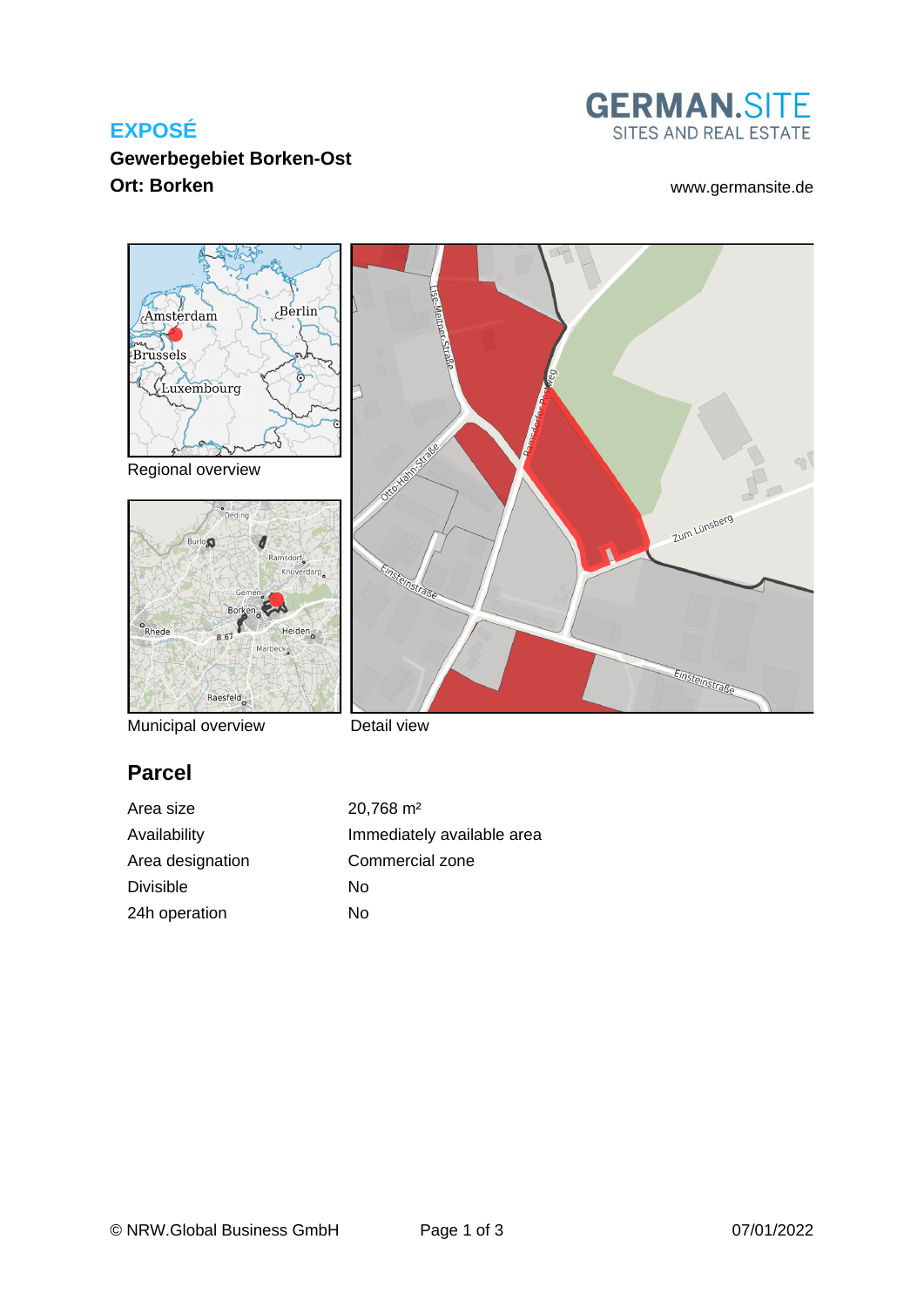## **EXPOSÉ**



## **Gewerbegebiet Borken-Ost Ort: Borken** [www.germansite.de](http://www.germansite.de)

#### **Details on commercial zone**

Business park Borken-East

conveniently located directly on the B67 and B70 highways, the A31 freeway can be reached in approx. 5 minutes

| Area type        | GE / GI                                                  |
|------------------|----------------------------------------------------------|
|                  | Note on site: Net area of the commercial zone: 26.16 ha, |
|                  | of which available: 9.76 ha                              |
| <b>Specifics</b> | Net area of the industrial zone: 33.69 ha,               |
|                  | of which immediately available: 8.34 ha                  |
|                  | Note on use: Permissible use classes V - VII, partly IV  |

#### **Links**

<https://muensterland.blis-online.eu>

#### **Transport infrastructure**

| Freeway      | A 31                            | 9 km  |
|--------------|---------------------------------|-------|
| Freeway      | $A$ 3/E 35                      | 25 km |
| Airport      | Münster-Osnabrück               | 70 km |
| Port         | Wesel, Enschede, Rheine, Duisb. | 30 km |
| Rail freight | UTM Marl, Rheine, Duisburg      | 30 km |